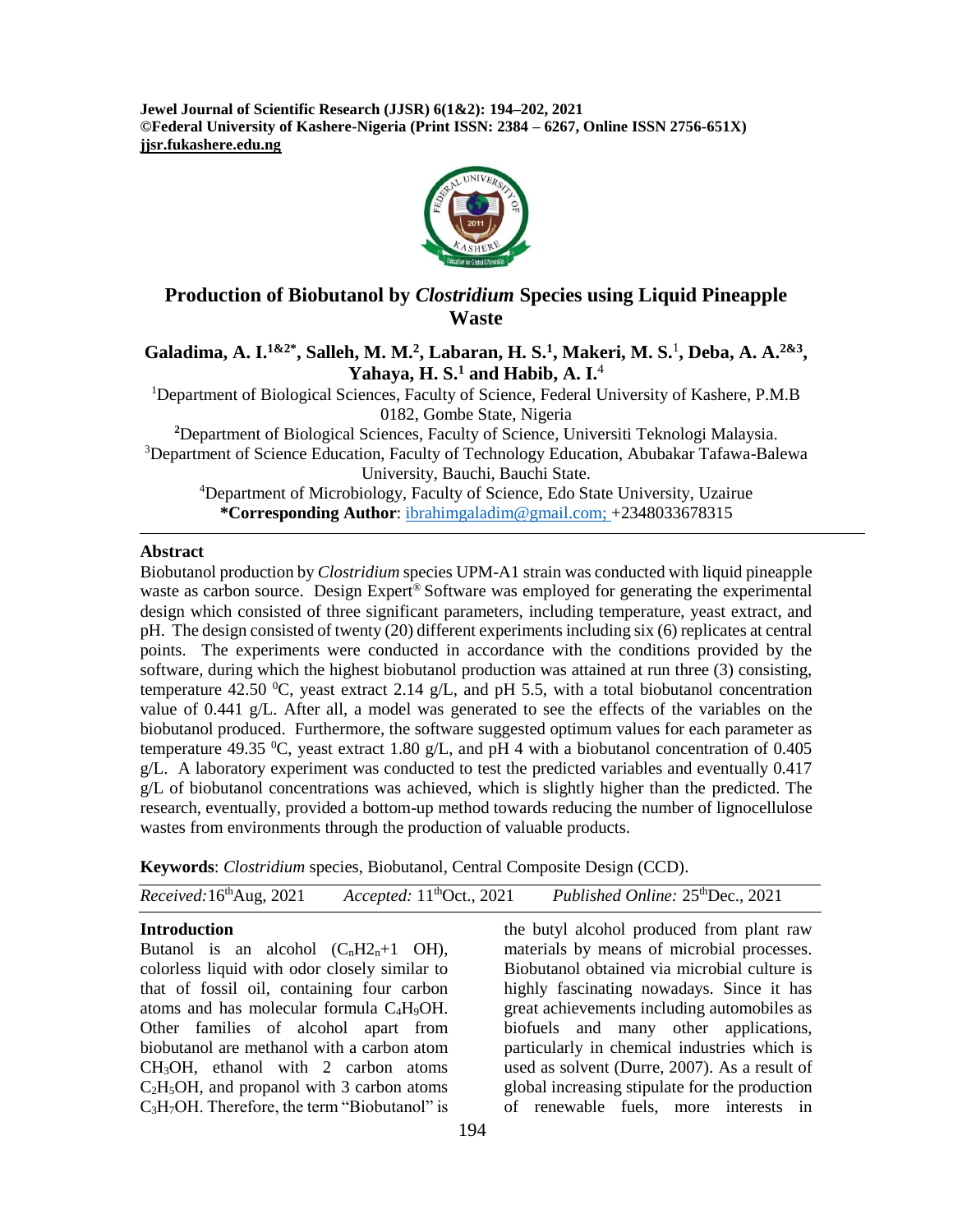microbial production of biobutanol are generated. This opened great opportunities to the biologists, because anaerobic bacteria particularly *Clostridium* species are capable of converting carbohydrates into a variety of solvents such as acetone, butanol, ethanol and more the like.

The production of solvents by *Clostridium acetobutylicum* is increasing interest worldwide due to its potential significance commercially. One of the research interests intended for raw materials cost reduction towards solvent production is the use of starch and other related materials due to their availability, and can be obtained at reasonable prices (Madihah*et. al*., 2000). Qureshi and Blaschekb (2001) reported that "the cost of substrate (raw materials) is an integral part for the overall cost of biobutanol production". It is equally important to note that biobutanol production with *Clostridium* species had been successful via Ethanol-Acetone-Biobutanol (EAB) culture processes (Durre, 2007). In earlier generation, substrates used for biobutanol productions include sugar cane, raw potatoes, cereal and grains. It can be seen that these materials are food related which could cause a competition between utilizing them for food and at the same time for biobutanol production (Durre, 2007). As time goes on, food shortage became pronounced, because more interest was given to biobutanol production utilizing the food-related materials. This, therefore, necessitated the exploration of crop wastes and Agricultural residues, including husks, shells, stovers, hulls, cobs, leaves, molasses, bagasse (Thaddeus *et al*., 2007), and many other materials that are non-food related, and at the same time, they are cost effective and relatively abundant. This research confined on the utilization of pineapple waste towards production of biobutanol using *Clostridium* species.

*Clostridium* species was used for this research towards biobutanol production. Prior to the production processes,  $10\%$  (v/v) of the *Clostridium* species UPM-A1 strain were transferred from stock culture and inoculated into a freshly prepared Reinforced *Clostridium* Medium (RCM).

Reinforced *Clostridium* Medium was prepared anaerobically, using Hungate technique by making spurge of the media with nitrogen gas (Miller and Wolin, 1976). Moreover, the stock culture was heat shocked by putting into a water bath at approximately  $90<sup>0</sup>C$  for one minute to dissolve the spores formed by the bacteria, before inoculation (Ennis et al., 1986; Kim and Weigand, 1992). The stock culture was removed out of the water bath and allowed to cool at room temperature, then 10 %  $(v/v)$  was inoculated into the RCM medium and incubated at 37  ${}^{0}C$ . Samples were withdrawn hourly until the optical density (OD) reached approximately 1.0 at 600nm wavelengths. The culture was then removed out of the incubator and used for the subsequent fermentation processes.

# *Medium preparation.*

## *Growth Medium (RCM)*

RCM medium was used to initiate the growth of the Clostridium species UPM-A1 in the preparation of the inoculum. The medium has a distinctive quality, because it inhibits the growth of other bacteria that are not capable of producing biobutanol (Dürre, 2007). Table 1 shows the composition of the RCM medium. During preparation of the medium, the substances in Table 1 were individually added (except rasuzurin) into a 500mL beaker consisting 300mL distilled water and then allowed to dissolve completely while stirring continuously with a magnetic stirrer on magnetic hot plate. After being dissolved completely, the contents were then transferred into a 1000mL Dura Schott bottle and top up to 500mL with distilled water.

#### **Materials and Methods** *Microorganism and Inoculum Preparation* 195

## **Table 1: Reinforced** *Clostridium* **Medium (RCM) Growth Medium composition**

| <b>Contents</b> |  |
|-----------------|--|
| Sodium acetate  |  |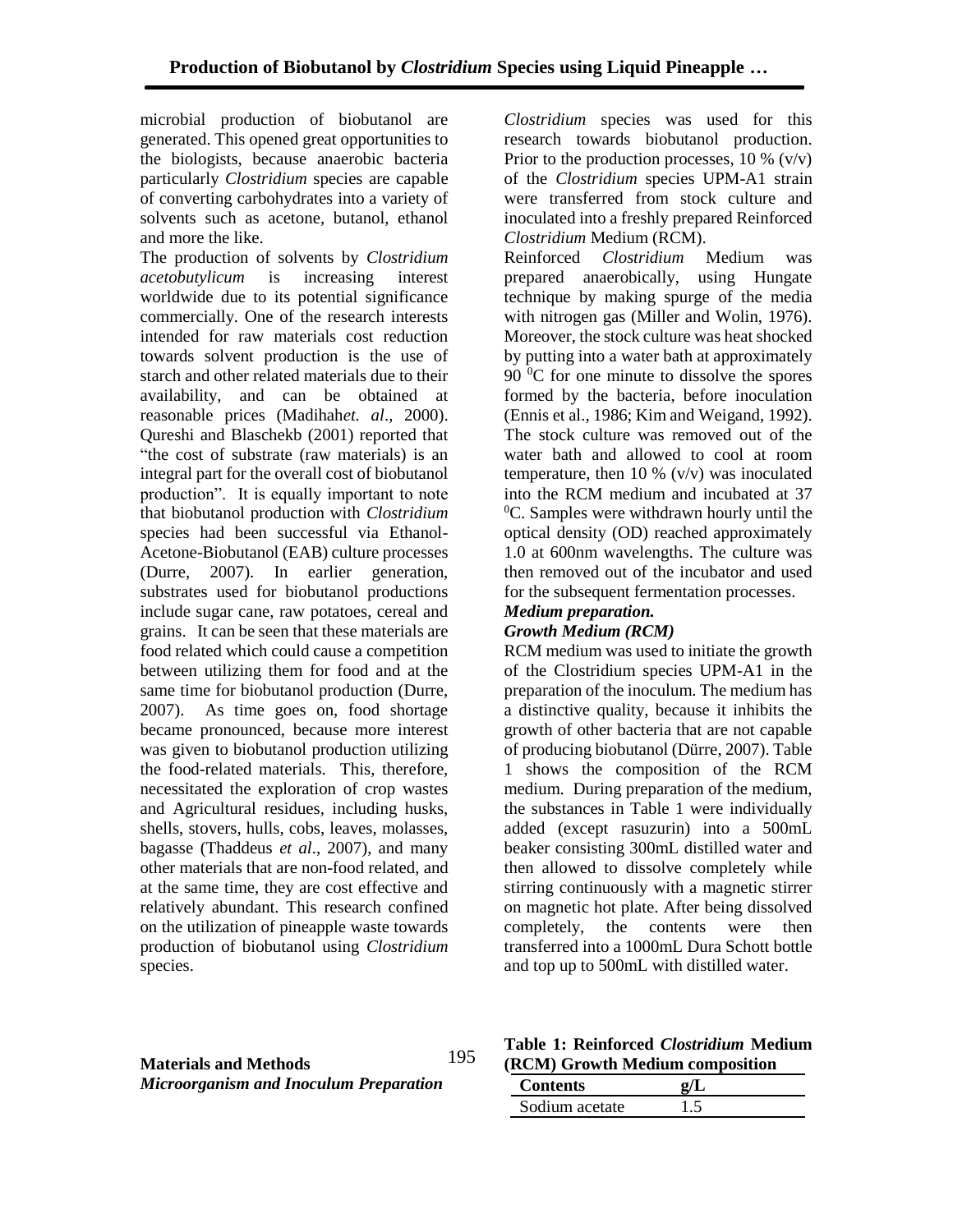| Sodium chloride | 2.5 |  |
|-----------------|-----|--|
| Soluble starch  | 0.5 |  |
| Yeast extract   | 1.5 |  |
| Meat extract    | 5.0 |  |
| Peptone         | 5.0 |  |
| Glucose         | 5.0 |  |
| Rasuzurin       | 0 5 |  |

Rasuzurin (used as an indicator), 0.5mL was then added and immediately the color completely changed to blue. The medium was then sparged continuously with an oxygen-free nitrogen gas using Hungate technique to provide an anaerobic condition, until the color changed to purple and this is an indication that the medium is free from oxygen (Miller and Wolin, 1976; Nafizah and Madihah, 2010). Serum bottles, 50 mL were equally sparged for 3 minutes and then 40mL of the deoxygenated medium were gently transferred into the serum bottles with the aid of pipette while sparging to maintain the anaerobic condition. The bottles were immediately closed with a steel cap consisting of butyl rubber stoppers which allowed and resisted numerous needle entrances. Adjustment of pH to 6.8 was done by preparing one molar of hydrochloric acid and a molar of sodium hydroxide and then sterilized as described by Nafizah and Madihah (2010). In addition, other vital substances, vitamin and cysteine that were used to supplement the medium towards better performance of the bacteria were added. The composition of both the cysteine and vitamin was presented in Table 2. These substances, cysteine and vitamin, were newly prepared, filter-sterilized with 0.2µm pore size membrane filter, and finally sparged with oxygen-free nitrogen using Hungate technique to provide an anaerobic environment in the medium.

| Table              | 2:Vitamin | and        | <b>Cysteine</b> |
|--------------------|-----------|------------|-----------------|
| <b>Composition</b> |           |            |                 |
| Contonta           |           | $\sim$ / I |                 |

| <b>Contents</b>    |     |  |
|--------------------|-----|--|
| Amino benzoic acid | 2.5 |  |
| Cysteine           | 1.5 |  |
| <b>Biotin</b>      | 0.5 |  |

### *Biobutanol Production Medium*

The enhancement of biobutanol production was performed in growth and production

medium (M2) under anaerobic condition using Hungate technique as described above. The fundamental composition of this medium as recommended by Green and Stephens (1996) is provided in Table 3. The nutrient composition of the medium was supplemented with  $100 \%$  (v/v) liquid pineapple waste used as a carbon source for the biobutanol production.

|               | Table 3: Constituents of Production |  |
|---------------|-------------------------------------|--|
| <b>Medium</b> |                                     |  |

| <b>Contents</b>                      | g/L            |  |  |
|--------------------------------------|----------------|--|--|
| MnSO <sub>4</sub> .H <sub>2</sub> O  | 0.001          |  |  |
| NH <sub>4</sub> NO <sub>3</sub>      | 0.200          |  |  |
| Sodium Chloride                      | 0.050          |  |  |
| $K_2HPO_4$                           | 0.075          |  |  |
| Yeast extract                        | 0.500          |  |  |
| $FeSO4$ $H20$                        | 0.001          |  |  |
| Liquid Pineapple Waste               | $100 \%$ (v/v) |  |  |
| (LPW)                                |                |  |  |
| $KH_2PO_4$                           | 0.075          |  |  |
| MgSO <sub>4</sub> .7H <sub>2</sub> O | 0.040          |  |  |

The liquid pineapple waste was collected from Lee Pineapple Company Limited Jalan Skudai 81300 Johor Bahru, Johor, Malaysia, in 2 liter Schott bottles. It was immediately autoclaved at  $121\degree$ C for approximately 50 minutes and stored in a fridge at  $4^{\circ}C$  (to avoid any microbial growth) for further use. At the commencement of the fermentation process, the medium was removed from the fridge, mesh-filtered to remove solid debris, and then treated to provide an anaerobic environment using Hungate technique. After the attainment of the anaerobic condition, the medium was gently transferred into serum bottles (110 mL) with the aid of a peristaltic pump and the pH was adjusted accordingly. The components of the medium listed in Table 3were added using syringes and needle, and then inoculated with 10  $\%$  (v/v) of *Clostridium* species UPM-A1 strain.

#### *Research Design and methodology*

The whole experiments conducted in this study comprised of different phases. One of the phases concentrated in exploring the use of multi-factorial design with the aid of

ntral Composite Design (CCD) to optimize biobutanol production. Design 196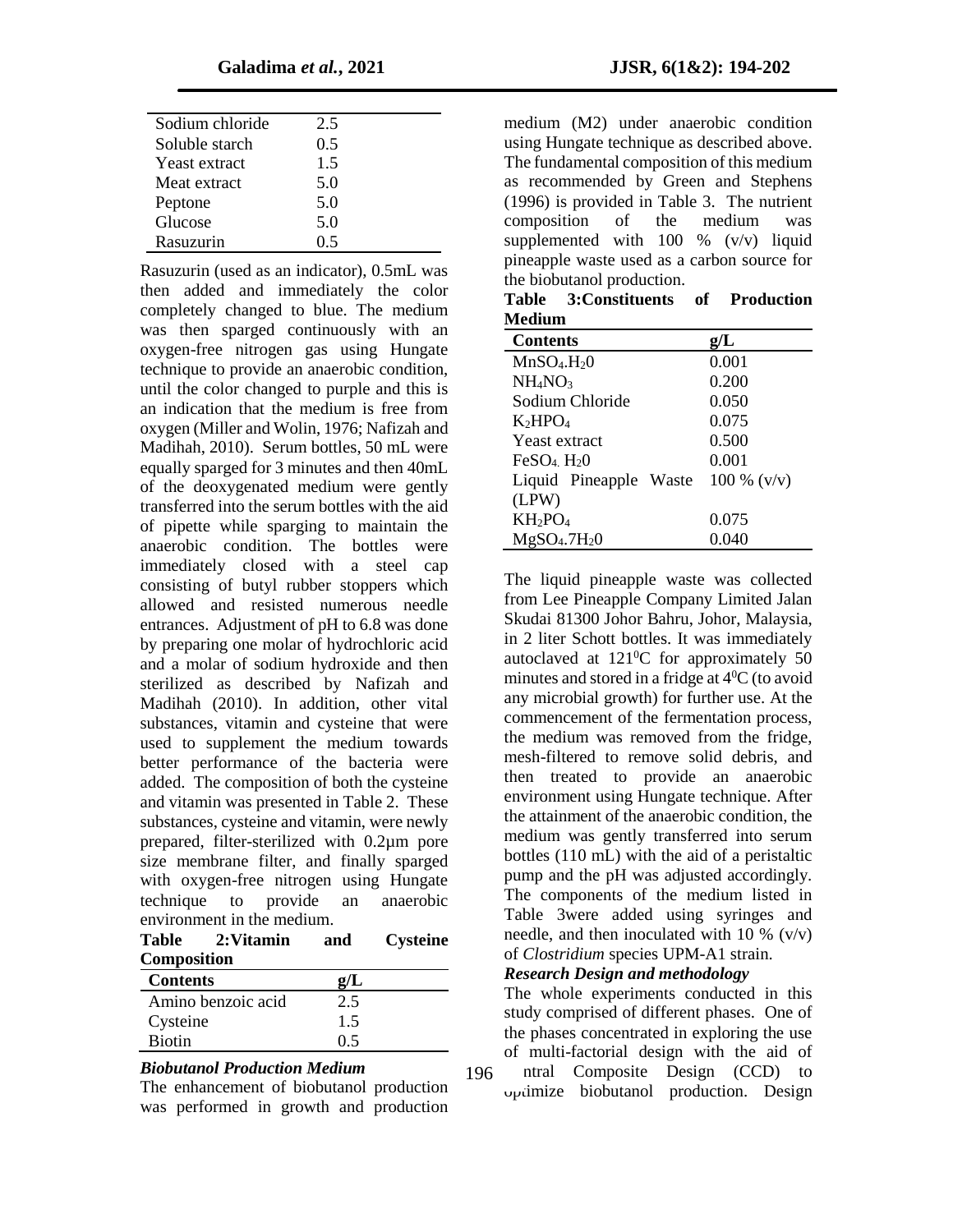Expert® Software Version 7.0.1 was employed for generating the experimental design using three significant parameters, including temperature, yeast extract, and pH. The whole design, therefore, consisted of twenty (20) different experiments including six (6) replicates at central points as categorically shown in Table 5, while Table 4 depicts the values for each parameter used for designing the experiment. The

experiments were then conducted in accordance with the conditions provided by the software as presented in Table 5. The research then went further on the fermentation processes, during which the *Clostridium* species UPM-A1 were grown in batch culture with Reinforced *Clostridium* Medium (RCM) to maintain a good condition

|                      |           | <b>Values</b>            |     |             |
|----------------------|-----------|--------------------------|-----|-------------|
| <b>Parameters</b>    | Variables | Units                    | Low | <b>High</b> |
| Temperature          |           | $0\Omega$                | 35  | 50          |
| <b>Yeast Extract</b> |           | g/L                      | 0.8 | $\cdot 8$   |
| pH                   |           | $\overline{\phantom{0}}$ | 4.0 | 7.0         |

of the bacteria.

|  |  | Table 4: Values of the parameters used for Experimental design |
|--|--|----------------------------------------------------------------|
|--|--|----------------------------------------------------------------|

| Std              | Run                      | Temperature $(^0C)$ | Yeast $(g/L)$ | pH   |
|------------------|--------------------------|---------------------|---------------|------|
| $\mathbf{1}$     | 17                       | 35.00               | 0.80          | 4.00 |
| $\boldsymbol{2}$ | 12                       | 50.00               | 0.80          | 4.00 |
| 3                | 14                       | 35.00               | 1.80          | 4.00 |
| 4                | 9                        | 50.00               | 1.80          | 4.00 |
| 5                | 20                       | 35.00               | 0.80          | 7.00 |
| 6                | $\mathbf{1}$             | 50.00               | 0.80          | 7.00 |
| 7                | 10                       | 35.00               | 1.80          | 7.00 |
| 8                | 19                       | 50.00               | 1.80          | 7.00 |
| 9                | 13                       | 29.89               | 1.30          | 5.50 |
| 10               | $\tau$                   | 55.11               | 1.30          | 5.50 |
| 11               | 16                       | 42.50               | 0.46          | 5.50 |
| 12               | 3                        | 42.50               | 2.14          | 5.50 |
| 13               | 8                        | 42.50               | 1.30          | 2.98 |
| 14               | 5                        | 42.50               | 1.30          | 8.02 |
| 15               | 6                        | 42.50               | 1.30          | 5.50 |
| 16               | 18                       | 42.50               | 1.30          | 5.50 |
| 17               | 11                       | 42.50               | 1.30          | 5.50 |
| 18               | $\overline{c}$           | 42.50               | 1.30          | 5.50 |
| 19               | $\overline{\mathcal{A}}$ | 42.50               | 1.30          | 5.50 |
| 20               | 15                       | 42.50               | 1.30          | 5.50 |

## **Table 5:Experimental conditions provided by the Design Expert software**

## *Analytical Procedures*

The fermentation was conducted in batch culture and samples were withdrawn in four hours intervals from (0 hr to 72 hrs) with sterilized syringes and needles (Terumo Corporation, Philippines) and centrifuged at 4000 rpm for 15 minutes. 1.5 mL from the

supernatants was used for the biobutanol determination using Gas Chromatography (Agilent Technologies, 6890N network GC system) with a capillary column (HP-5 (30 m  $x$  0.32 mm  $x$  0.25 um). The column maximum temperature, detection the measure, and air flow rate were set at  $325$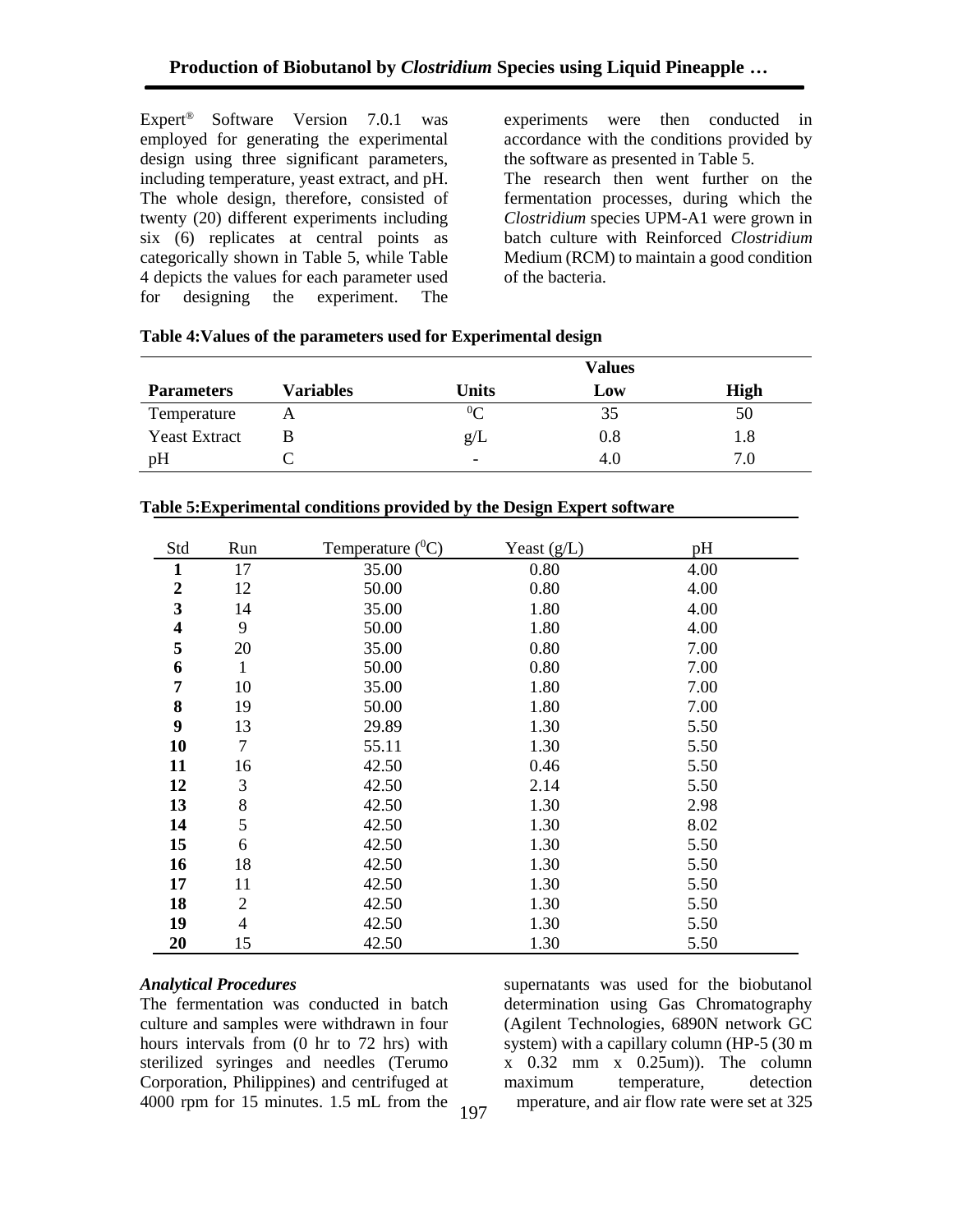°C, 250 °C and 450 mL/min, respectively. The pellets (after the centrifuge) were utilized for the determination of the bacterial growth via dry-cell weight method. Prior to the determination of the biobutanol, external standards were prepared by addition of 50µL of the butanol into a 15 mL test tube consisting 5 mL nano pure water. 1.5 mL of the mixture was transferred into a vial after vortexing for homogenization, and was eventually positioned into the GC machine to detect the standard peak values and their corresponding retention times.

#### **Results and Discussion**

## *Biobutanol production Optimization using the CCD*

Laboratory experiments were conducted in accordance with the conditions provided by the software (Design Expert®, Version 7.0.1) using the optimized values of the variables (Nafizah and Madiha, 2010) (Table 5. After all, highest biobutanol produced from each

run was determined and the results were presented in Table 6.

The results from Table 6 shows maximum production was attained at run 3 with value 0.441g/L, consisting 42.50 <sup>0</sup>C, 2.14 g/L, and 5.5 values of temperature, yeast extract, and pH, respectively. However, least production was observed at run 5 with 0.002 g/L consisting the combination of temperature 42.50  $^0$ C, yeast extract 1.30 g/L, and pH 8.02. This clearly showed and indicated that the studied parameters are highly significant towards biobutanol production. It can now clearly deduce from these two runs that increase in pH value with decrease in yeast extract concentration have tremendously contributed to the lower yield of biobutanol at run 5 and the opposite, as in run 3, led a better result. Though, at the six replicates consisting runs 6, 18, 11, 2, 4, and 15; 0.242 g/L, 0.131 g/L, 0.148 g/L, 0.209 g/L, 0.115 g/L, and 0.197 g/L of biobutanol productions were recorded, respectively.

**Table 6** Biobutanol Produced by *Clostridium* species UPM-A1 under optimized conditions using CCD

| Std                     | Run            | Temperature (0C) | Yeast $(g/L)$ | pH   | Biobutanol $(g/L)$ |
|-------------------------|----------------|------------------|---------------|------|--------------------|
| 1                       | 17             | 35.00            | 0.80          | 4.00 | 0.132              |
| $\boldsymbol{2}$        | 12             | 50.00            | 0.80          | 4.00 | 0.047              |
| 3                       | 14             | 35.00            | 1.80          | 4.00 | 0.224              |
| $\overline{\mathbf{4}}$ | 9              | 50.00            | 1.80          | 4.00 | 0.426              |
| 5                       | 20             | 35.00            | 0.80          | 7.00 | 0.170              |
| 6                       | 1              | 50.00            | 0.80          | 7.00 | 0.000              |
| 7                       | 10             | 35.00            | 1.80          | 7.00 | 0.076              |
| 8                       | 19             | 50.00            | 1.80          | 7.00 | 0.165              |
| 9                       | 13             | 29.89            | 1.30          | 5.50 | 0.020              |
| 10                      | $\overline{7}$ | 55.11            | 1.30          | 5.50 | 0.018              |
| 11                      | 16             | 42.50            | 0.46          | 5.50 | 0.258              |
| 12                      | 3              | 42.50            | 2.14          | 5.50 | 0.441              |
| 13                      | 8              | 42.50            | 1.30          | 2.98 | 0.132              |
| 14                      | 5              | 42.50            | 1.30          | 8.02 | 0.002              |
| 15                      | 6              | 42.50            | 1.30          | 5.50 | 0.242              |
| 16                      | 18             | 42.50            | 1.30          | 5.50 | 0.131              |
| 17                      | 11             | 42.50            | 1.30          | 5.50 | 0.148              |
| 18                      | $\mathbf{2}$   | 42.50            | 1.30          | 5.50 | 0.209              |
| 19                      | $\overline{4}$ | 42.50            | 1.30          | 5.50 | 0.115              |
| 20                      | 15             | 42.50            | 1.30          | 5.50 | 0.197              |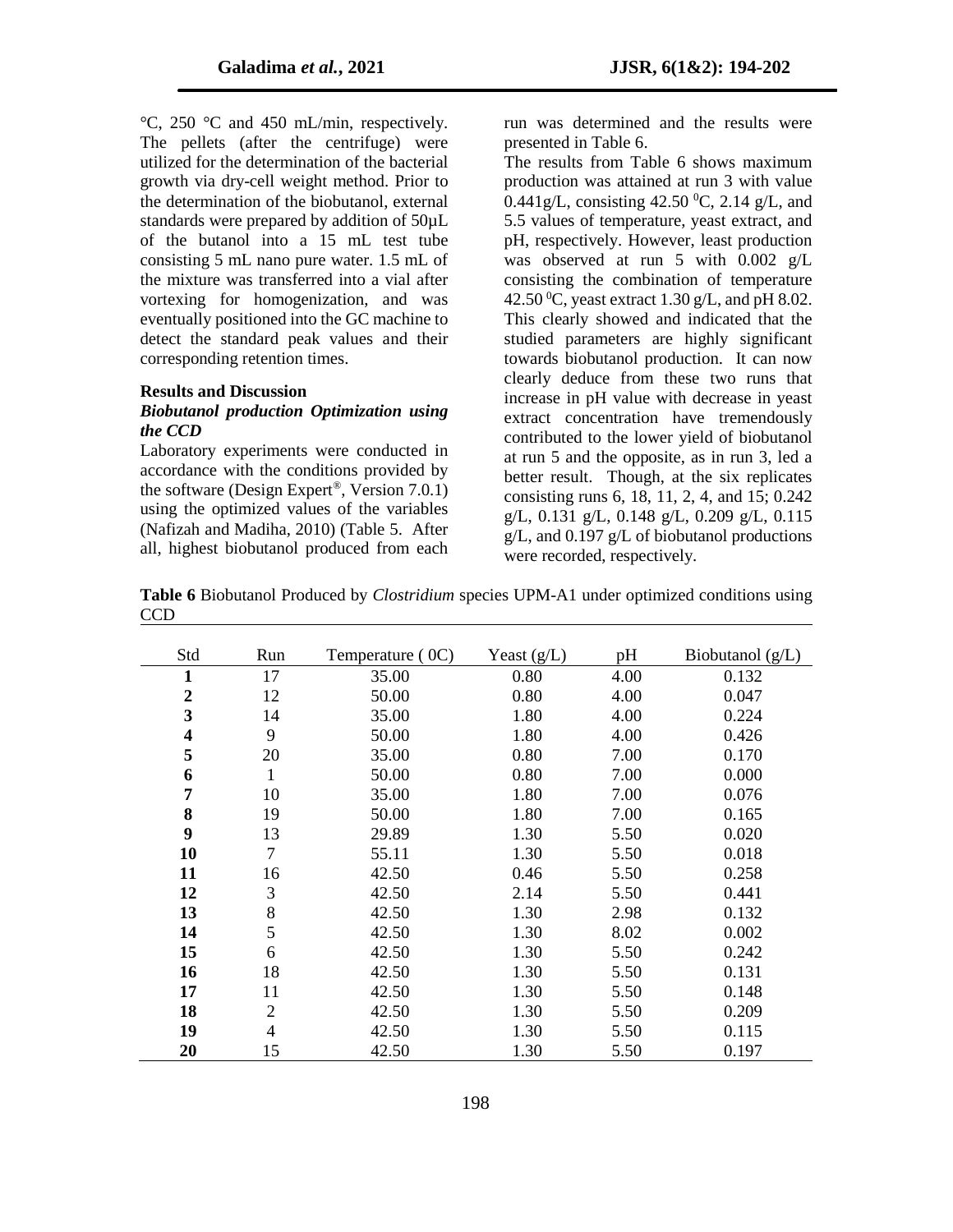Whereas, productions from the remaining runs ranged from  $0.018 - 0.426g/L$  with the exception of run 1 with no any production being recorded and this could be as a result of high values of both temperatures (50 $^{\circ}$ C) and pH (7). Ahmed and Holland (1995) reported that "temperature increment supports microbial growth, but when the value is so high it would affect the metabolic activities of the bacteria and this could eventually lead to a process failure".

## *Graphical plots for optimization of biobutanol production*

The graphic illustration of equations from data analysis is what expressed the essence of Response Surface Methodology (RSM) (Ooijkaas*et. al.*, 1999). Additionally, RSM is highly essential in assessing the implication of numerous parameters, particularly those relating composite relations. The complexity has a direct relationship with the number of parameters, because complication among the parameters rises with the values of the factors (Azaliza *et. al*., 2009).

Figures 1 to 3 are the graphical plots that were created with the software. They are expressing the relationships of two variables towards biobutanol yield while holding the other one at constant state Figure 1 depicted the three-dimensional effects of both yeast extract and temperature towards biobutanol production in an optimized condition. The figure clearly shows that biobutanol yield increased to climax point with an increase in both yeast extract and temperature, then decreased with further increase in temperature or decrease in yeast extract concentration



**Figure 1**: Graphical (3-D) representation for biobutanol yield; effects of temperature and yeast extract with initial pH value  $= 5.50$ .

Figure 2 also depicted the three- dimensional effects of both pH and temperature towards biobutanol production in an optimized condition. The figure evidently shows that biobutanol yield increased to high point (0.07 g/L) with a pH value of 4 and an increase in temperature to a value close to 50  $^{\circ}$ C, then

decreased with further increase in either pH or temperature (Figure 2). It can now be seen that optimum biobutanol yield was best observed in acidic condition, indicating that the bacterial strain could functions in an acidic environment towards biobutanol production (acid-tolerant). However, the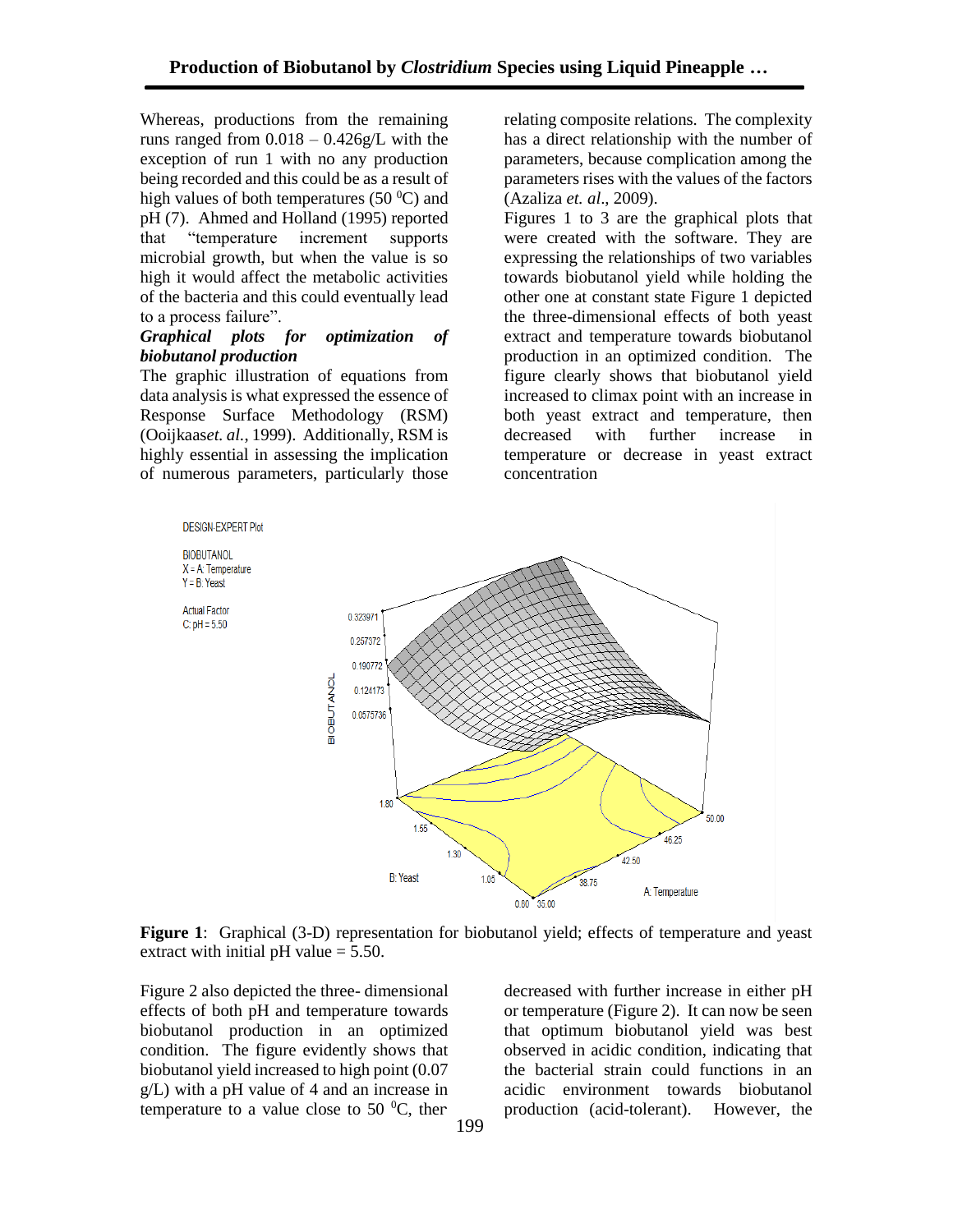strain of Yi and Blaschek (2011) produced high yield of biobutanol at a pH value of 6.7

probably as a result of utilizing different bacterial strain with different carbon sources.



**Figure 2**: Graphical (3-D) representation for biobutanol yield; effects of temperature and pH (yeast extract =  $1.3$  g/L).

The effects of yeast extract and pH towards biobutanol yield is presented in Figure 3. In the figure 3, biobutanol yield was observed to increase with increase in yeast extract concentration, which could be due to a declined in the organic acids accumulated in

the medium as observed by Li et al., (2012), and rapid biomass yield with a pH value of 4, then the biobutanol amount decreased with a decrease in yeast extract concentration and an increase in the amount of pH during the fermentation processes.



**Figure 3**: Graphical (3-D) representation for biobutanol yield; effects of yeast extract and pH (Temperature  $= 42.50$ )

Moreover, the software suggested optimum numerical value for each variable towards 200

optimization of biobutanol. Figure 4 depicted the suggested values with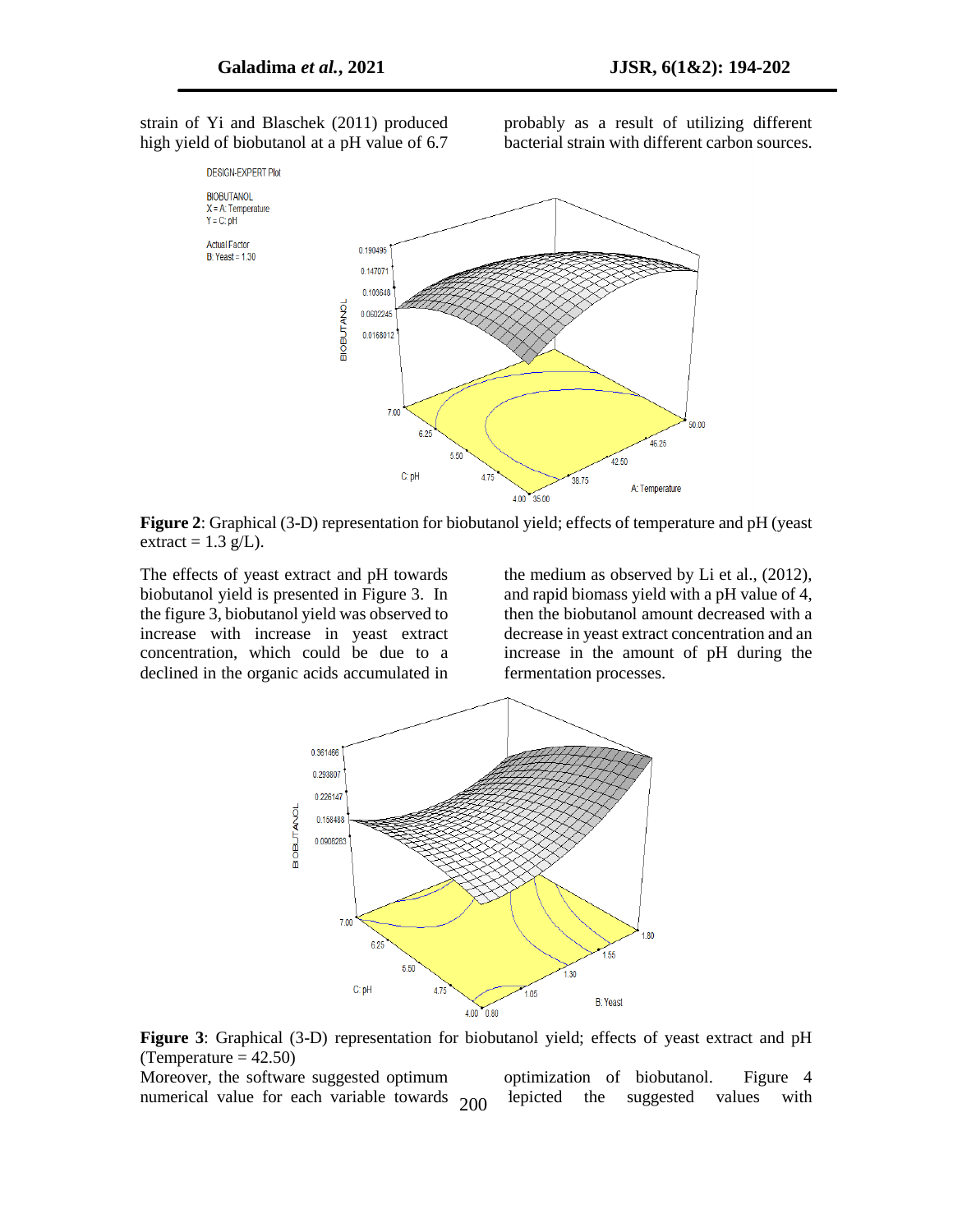temperature  $49.35^{\circ}$ C, yeast extract 1.80, and pH 4 giving a predicted value of biobutanol 0.405 g/L with 91.8 % desirability. After all, the experiment was conducted to compare the result with the one predicted by the software. The result obtained was 0.417 g/L which is slightly higher than the predicted value (0.405 g/L) suggested by the software, but lower than the obtained value at run 3 with 0.441 g/L, with a difference of 0.06 %. This concluded that the model provided by the software is highly accurate, because values of both actual and predicted are closely similar (Kuehl, 2000). The smaller the value of the difference between actual and predicted (ranged between 0.010 % - 0.100 %), the accurate and consistent the experiment will be in justifying the model accuracy (Kuehl, 2000; Nafizah, and Madihah, 2010).



**Figure 4**: Optimum numerical values for each parameter towards Biobutanol Optimization suggested by the software.

## **Conclusion**

Fermentation process with isolated *Clostridium* species was fruitfully conducted using Liquid Pineapple waste as carbon source. The highest biobutanol concentration attained was 0.441 g/L with optimum variable's value of temperature 42.50°C, yeast extract 2.14 g/L, and pH 5.5. The model generated showed that the interacting effects of both yeast extract and pH are highly significant, while that of temperature, though insignificant as a single entity, but yet significant when acted together with the other parameters. The study eventually established that the liquid pineapple waste can be utilized as a carbon source for microbial growth, which provided a bottom-up method towards 201 reducing the quantity of lignocellulose wastes from environments through production of valuable products.

## **Acknowledgements**

The Authors wish to express their indebtedness to UniversitiTeknologi Malaysia (UTM), Johor, Malaysia for providing an enabling environment during the conduct of this research and TETFund for the financial support. The exertion of Federal University of Kashere to enable the first author to pursue his Ph.D is highly acknowledged.

### **Conflict of interest**

Authors affirmed that there is no conflict of interest amongst them at all forms.

**References** 201 Ahmad, M. N.and Holland, C. R. (1995). Growth kinetics of single-cell protein in